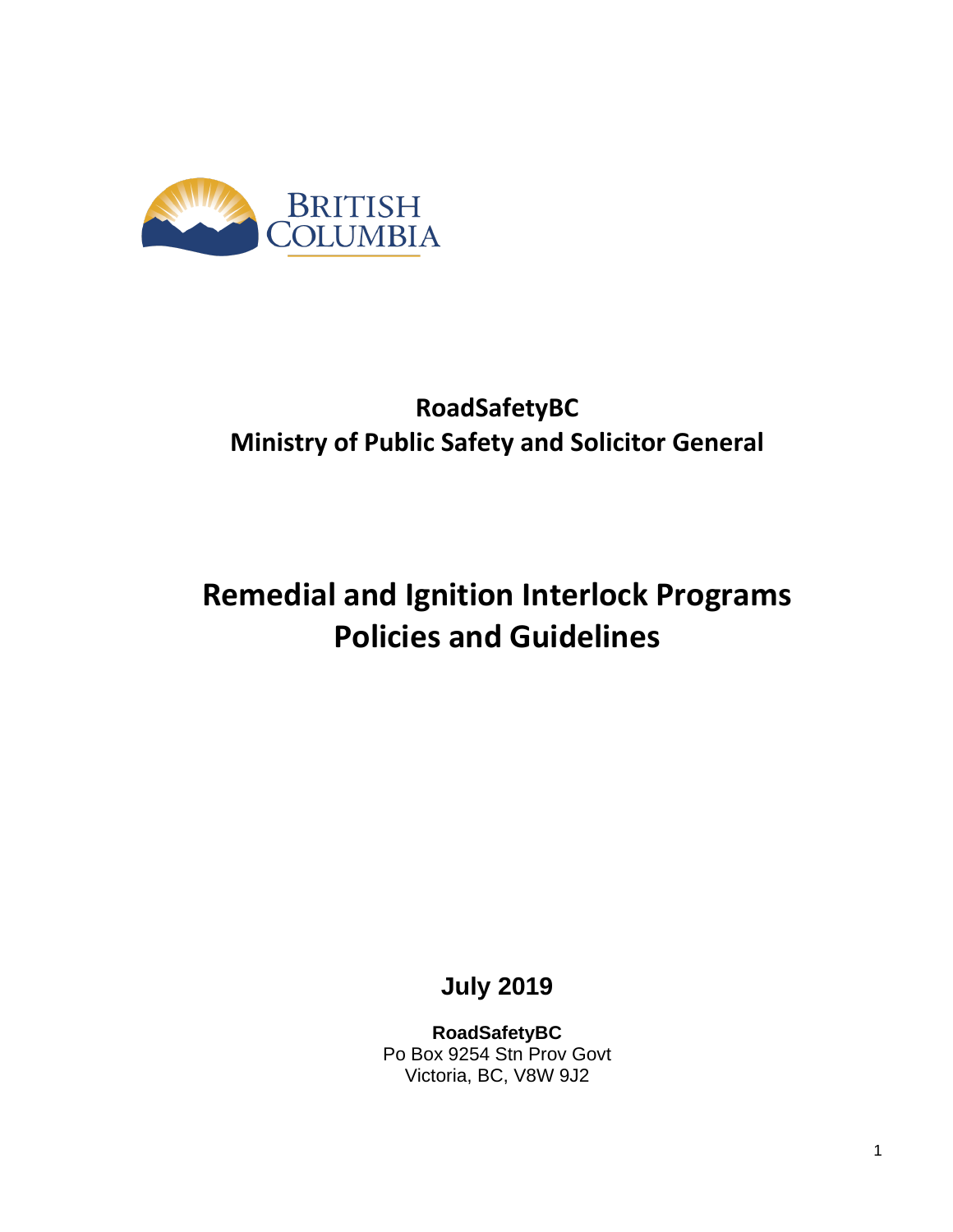## **Table of Contents**

| 1.0   |                                                                    |  |
|-------|--------------------------------------------------------------------|--|
| 1.1   |                                                                    |  |
|       |                                                                    |  |
| 2.0   |                                                                    |  |
| 2.1   |                                                                    |  |
|       |                                                                    |  |
| 3.0   |                                                                    |  |
| 3.1   |                                                                    |  |
|       |                                                                    |  |
| 4.0   |                                                                    |  |
| 4.1   |                                                                    |  |
| 4.2   |                                                                    |  |
| 4.3   |                                                                    |  |
| 4.4   |                                                                    |  |
|       |                                                                    |  |
|       |                                                                    |  |
| 6.0   | Reconsideration of Superintendent's decision under section 25.1 14 |  |
| 6.1   | No reconsideration of mandatory requirements under section 25.214  |  |
| 6.1.1 | Exception-Extension of time to complete the RDP14                  |  |
| 6.1.2 |                                                                    |  |
| 6.2   |                                                                    |  |
|       |                                                                    |  |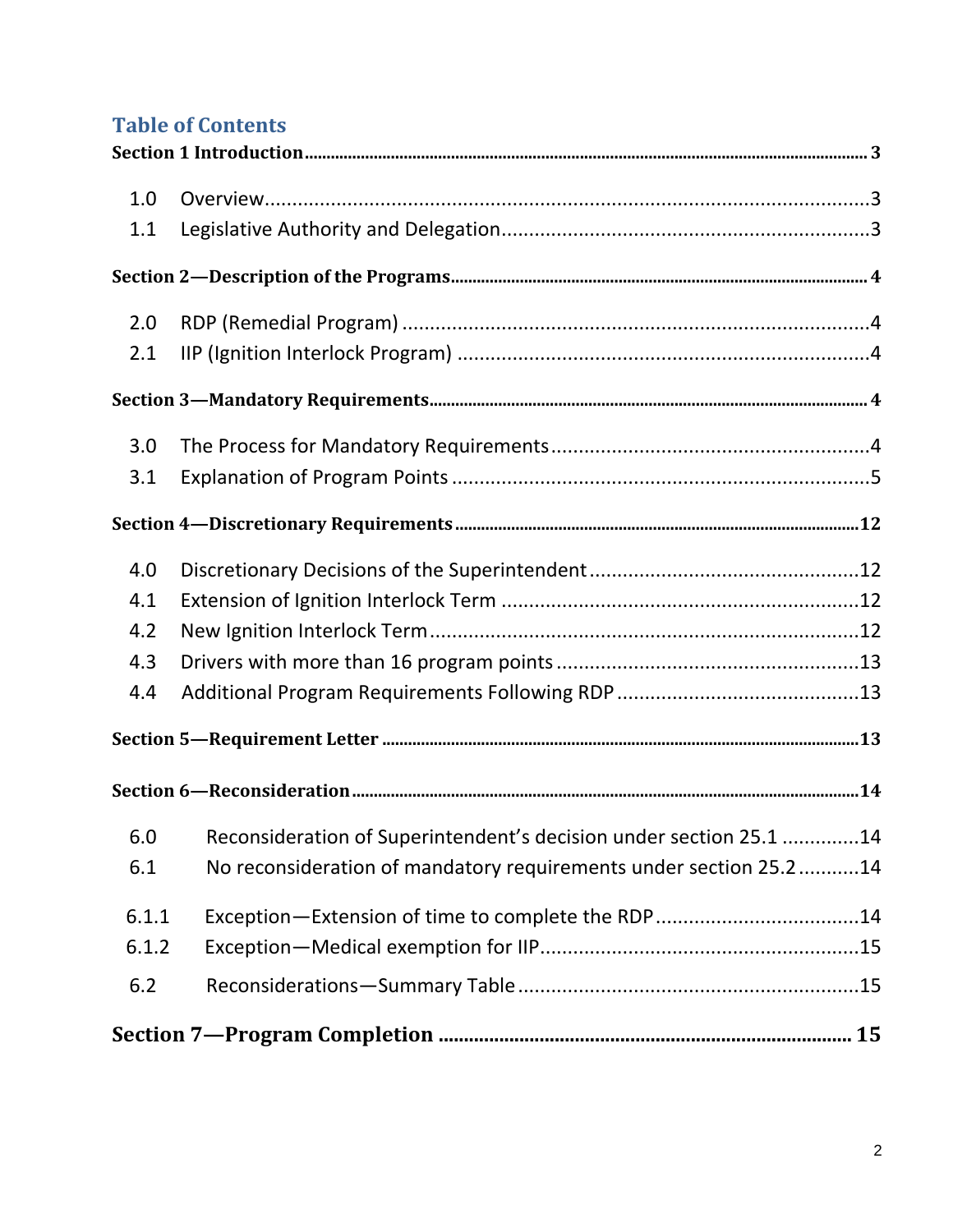## <span id="page-2-0"></span>**Section 1 Introduction**

#### <span id="page-2-1"></span>**1.0 Overview**

Under the *Motor Vehicle Act* (MVA), drivers are regulated to ensure the safe and responsible operation of motor vehicles in British Columbia. Every Canadian province and many jurisdictions throughout the world have remedial programs which reduce the risk of repeat alcohol- or drug-related collisions.

The Superintendent of Motor Vehicles (the Superintendent) oversees two programs for drivers who have received MVA driving prohibitions or *Criminal Code* of Canada (Criminal Code, or CCC) convictions for alcohol- and/or drug-related driving events: the Responsible Driver Program (RDP, or Remedial program), an education and/or counselling program; and the Ignition Interlock Program (IIP), a program that requires drivers to provide a breath sample into a device before attempting to drive a motor vehicle.

The RDP and the IIP (the Programs) support public safety by helping drivers separate their alcohol and/or drug use from their driving. The Programs provide a means to address drinking and driving behavior or drug use and driving behavior through education, counselling and the use of an ignition interlock device.

A driver may be required to participate in the Programs at the discretion of the Superintendent in accordance with section 25.1 of the MVA or due to mandatory requirements under section 25.2 of the MVA and Division 46 of the Motor Vehicle Act Regulations (Regulations).

This document explains the mandatory and discretionary requirements and how these requirements are applied.

#### <span id="page-2-2"></span>**1.1 Legislative Authority and Delegation**

Section 25.1 of the MVA provides the Superintendent with the discretionary authority to require, as a condition of a driver's licence, a driver to attend or participate in and complete one or both of the Programs. Under this section, the Superintendent can require drivers to complete the Programs as a condition of retaining an existing driver's licence, or as a condition of licence reinstatement for those who have lost driving privileges.

Section 25.2 of the MVA requires the Superintendent to add, as a condition of a driver's licence, that a driver attend or participate in and complete the Programs if that driver's driving record meets the criteria set out in Division 46 of the Regulations. For mandatory RDP and/or IIP requirements under the Regulations, the Superintendent will apply the point system in section 46.04 to determine the requirements for drivers who have received alcohol and/or drug related prohibitions or convictions to attend either or both of the Programs.

Section 117 of the MVA authorizes the Superintendent to delegate duties, functions and decision making powers to employees of RoadSafetyBC. References in this Policy to decisions, determinations or reviews by the Superintendent include decisions, determinations or reviews by a delegate of the Superintendent.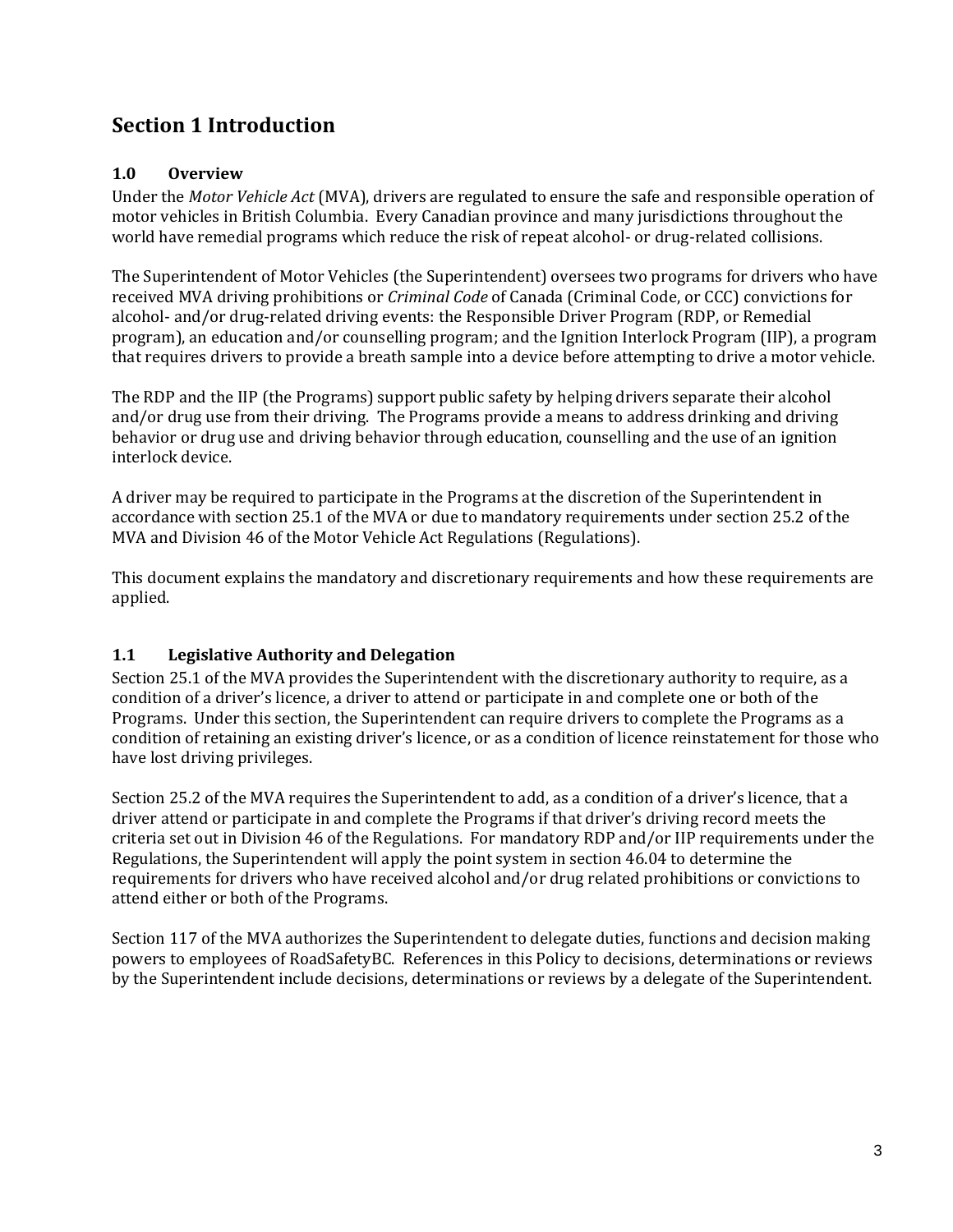## <span id="page-3-0"></span>**Section 2—Description of the Programs**

#### <span id="page-3-1"></span>**2.0 RDP (Remedial Program)**

The RDP is British Columbia's Remedial program for drivers who present a risk to public safety because of alcohol- or drug-related MVA prohibitions or Criminal Code convictions.

Based on an assessment interview, drivers are assigned to either an eight-hour education program or a 16-hour counselling program. Upon completion of the RDP, the Superintendent notifies drivers in writing that their program requirements have been completed.

Drivers required to participate in the RDP must complete the program within one year of the requirement being added as a condition on their driver's licence. If a driver is unable to complete the RDP within one year for reasons beyond their control, such as illness, jury duty or incarceration, the driver may seek an extension (see Section 6—Reconsideration).

Section 3 herein outlines the process for mandatory requirements under section 25.2 of the MVA and the Regulations. For an outline of the Superintendent's discretionary authority under section 25.1 of the MVA to require a driver to participate in the RDP, please see Section 4.

#### <span id="page-3-2"></span>**2.1 IIP (Ignition Interlock Program)**

British Columbia's IIP is designed to reduce drinking and driving recidivism. Drivers required to participate in the IIP must have an ignition interlock device installed in any vehicle that they operate, at their own expense. An ignition interlock device measures a driver's blood alcohol content. It is linked to the vehicle's ignition system and prevents the vehicle from being started if the driver has consumed alcohol. Drivers are required to obtain an ignition interlock-restricted driver's licence, which only allows them to operate vehicles equipped with an interlock device.

In the case of drivers who have an ignition interlock-restricted driver's licence and drive a vehicle without the interlock device, police may provide a report to the Superintendent that may result in one or more of the following: a prohibition from driving; a discretionary extension to the IIP term; and/or a new IIP term.

Section 3 herein outlines the process for mandatory requirements under section 25.2 of the MVA and the Regulations. For an outline of the Superintendent's discretionary authority under section 25.1 of the MVA to require a driver to participate in the IIP, please see Section 4.

## <span id="page-3-3"></span>**Section 3—Mandatory Requirements**

#### <span id="page-3-4"></span>**3.0 The Process for Mandatory Requirements**

Under section 25.2 of the MVA, a driver who meets the threshold number of RDP or IIP points set out in the Regulations will be subject to a mandatory requirement to attend one or both of the Programs.

Drivers with 6 or more Remedial program points for prohibitions or convictions that occurred within a 5 year period will be subject to a mandatory requirement to participate in the RDP. A driver who acquires additional Remedial program points (up to 16 points) within a 5-year period will be required to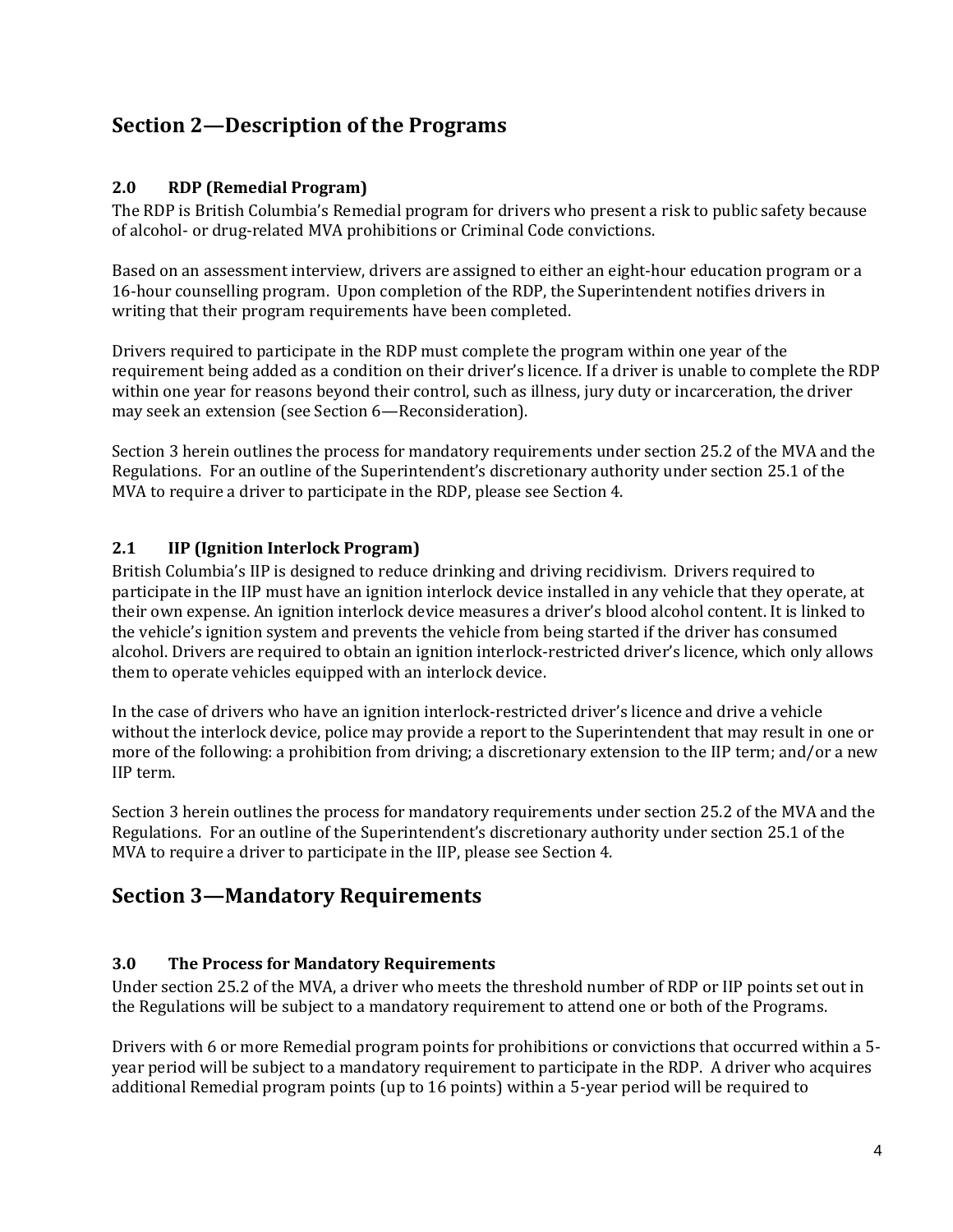participate in the RDP again under section 25.2; however, under the Regulations a driver cannot be required to complete the RDP under section 25.2 more than twice in any 5-year period.

Drivers will be subject to a mandatory requirement to participate in an IIP term specified by the Regulations if they acquire 9 IIP points for prohibitions or convictions that occurred within a 5-year period. Additional IIP terms are required for drivers acquiring IIP points above 9 and up to 16; however, under the Regulations, a driver cannot be required to participate in the IIP under section 25.2 for more than 36 months within a 5-year period.<sup>1</sup>

| <b>Mandatory Requirements Table</b>                                                                                               |                                     |                                                    |  |  |  |  |
|-----------------------------------------------------------------------------------------------------------------------------------|-------------------------------------|----------------------------------------------------|--|--|--|--|
| <b>Remedial Program Points and</b><br><b>Ignition Interlock Program</b><br>Points Total (within a 5 year<br>$period$ <sup>2</sup> | <b>Remedial Program<sup>3</sup></b> | <b>Ignition Interlock Program Term<sup>4</sup></b> |  |  |  |  |
| $6-8$                                                                                                                             | required                            | 0 months                                           |  |  |  |  |
| $9 - 10$                                                                                                                          | required                            | 6 months                                           |  |  |  |  |
| $11 - 12$                                                                                                                         | required                            | 12 months                                          |  |  |  |  |
| $13 - 14$                                                                                                                         | required                            | 18 months                                          |  |  |  |  |
| $15 - 16$                                                                                                                         | required                            | 24 months                                          |  |  |  |  |

A summary of point totals and mandatory requirements is provided below.

#### <span id="page-4-0"></span>**3.1 Explanation of Program Points**

For section 25.2, the Superintendent will use the program point system under the Regulations to determine the requirements for drivers to participate in one or both of the programs.

It is mandatory for drivers to complete the Programs each time the cumulative Remedial program points and/or IIP points that the person acquires for a prohibition or conviction, together with the Remedial program and/or IIP points for prohibitions and convictions that occurred during the five years preceding that prohibition or conviction, meet the criteria set out in the Regulations.

In determining if drivers are required under section 25.2 to participate in the Programs, the following point allocation established in section 46.04 of the Regulations is used:

 $1$  Drivers may be subject to additional periods under section 25.1 that are not included as part of the 36-month maximum.

<sup>&</sup>lt;sup>2</sup> The Remedial program and/or IIP points for prohibitions and convictions that occurred in the last 5 years do not include an Immediate Roadside Prohibition (IRP) served prior to June 15, 2012 based on an approved screening device registering a "Fail" (i.e. 90-day IRP where device indicating that the concentration of alcohol in a person's blood is not less than 80 milligrams of alcohol in 100 millilitres of blood).

<sup>3</sup> RDP

<sup>4</sup> IIP terms are in addition to any IIP term a driver may already be required to complete.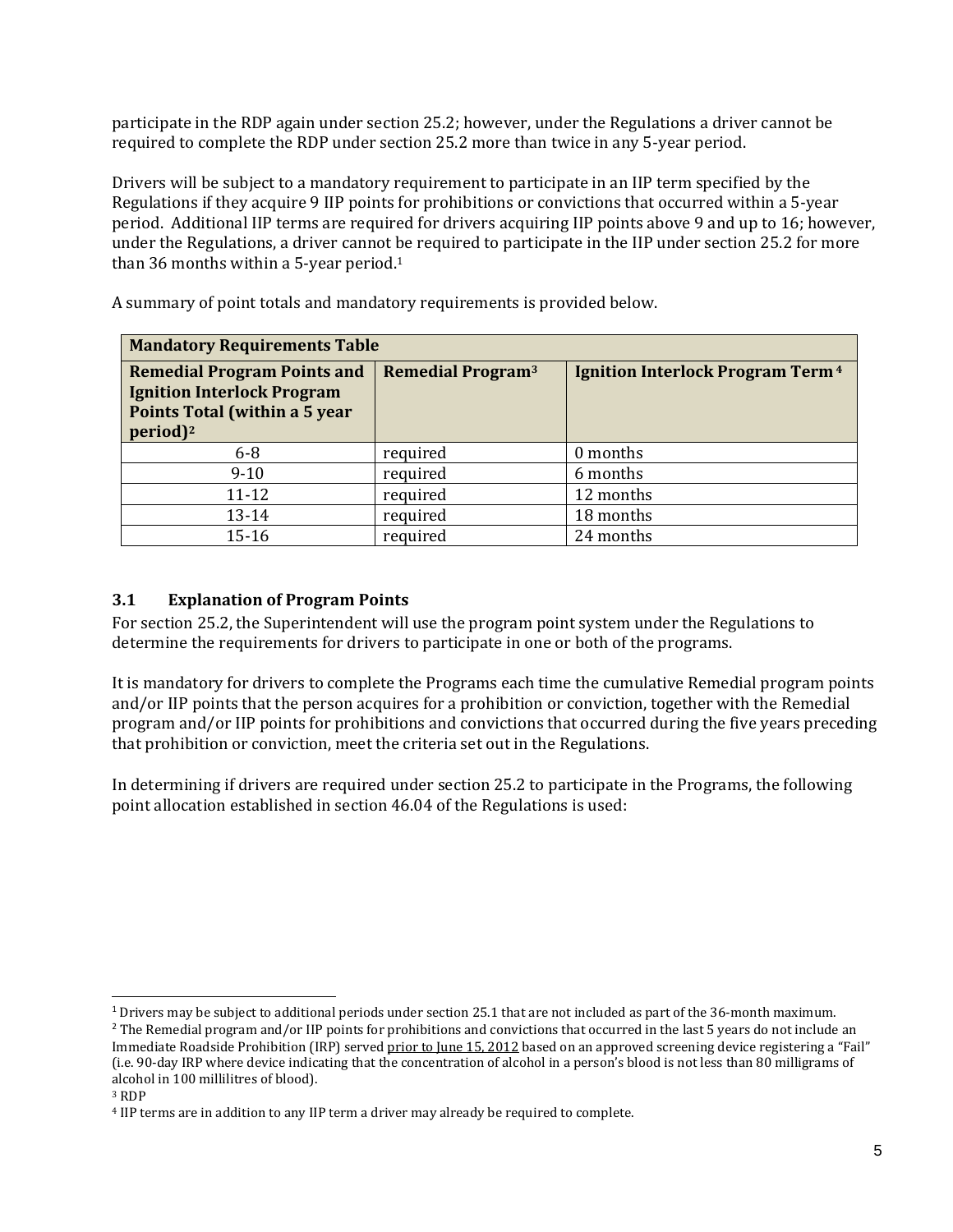**Points Drivers Receive For Prohibitions under the** *Motor Vehicle Act*

| <b>Program Points Table</b>                                      |                                                                                                                           |                                          |                                                    |  |  |
|------------------------------------------------------------------|---------------------------------------------------------------------------------------------------------------------------|------------------------------------------|----------------------------------------------------|--|--|
| <b>Prohibitions Received under the MVA</b>                       |                                                                                                                           | <b>Remedial</b><br><b>Program Points</b> | <b>Ignition Interlock</b><br><b>Program Points</b> |  |  |
| $90$ -day<br><b>Administrative</b><br><b>Driving Prohibition</b> | Person has been served with a<br>notice of driving prohibition<br>under section $94.1(1)(a)$ of the<br>MVA <sup>5</sup>   | 6 (Mandatory)                            | 6 (Discretionary)                                  |  |  |
| $90$ -day<br><b>Administrative</b><br><b>Driving Prohibition</b> | Person has been served with a<br>notice of driving prohibition<br>under section $94.1(1)(a.1)$ of the<br>MVA <sup>6</sup> | 6                                        | $\boldsymbol{0}$                                   |  |  |
| $90$ -day<br><b>Administrative</b><br><b>Driving Prohibition</b> | Person has been served with a<br>notice of driving prohibition<br>under section $94.1(1)(a.2)$ of the<br>MVA <sup>7</sup> | 6                                        | 6                                                  |  |  |
| $90$ -day<br><b>Administrative</b><br><b>Driving Prohibition</b> | Person has been served with a<br>notice of driving prohibition<br>under section $94.1(1)(a.3)$ of the<br>MVA <sup>8</sup> | 6                                        | $\theta$                                           |  |  |
| $90$ -day<br><b>Administrative</b><br><b>Driving Prohibition</b> | Person has been served with a<br>notice of driving prohibition<br>under section $94.1(1)(b)$ of the<br>MVA <sup>9</sup>   | 6                                        | 6                                                  |  |  |
| 24-hour<br><b>Prohibition</b>                                    | Person has been served with a<br>notice of driving prohibition<br>under section 215(2) of the<br>MVA <sup>10</sup>        | $\overline{2}$                           | 2                                                  |  |  |
| 24-hour<br><b>Prohibition</b>                                    | Person has been served with a<br>notice of driving prohibition<br>under section 215(3) of the<br>MVA <sup>11</sup>        | $\overline{2}$                           | 0                                                  |  |  |

<sup>5</sup> Has a concentration of alcohol in the blood that exceeds .08

<sup>6</sup> Operates a motor vehicle with a blood drug concentration equal to or exceeding a prescribed value

<sup>7</sup> Operates a motor vehicle with a blood alcohol concentration and a blood drug concentration equal to or exceeding prescribed values

<sup>&</sup>lt;sup>8</sup> Fails test administered by evaluating officer under the Criminal Code

<sup>9</sup> Fails to comply with a demand under the Criminal Code to provide a sample of breath or blood

<sup>&</sup>lt;sup>10</sup> Ability to drive affected by alcohol

<sup>11</sup> Ability to drive affected by a drug other than alcohol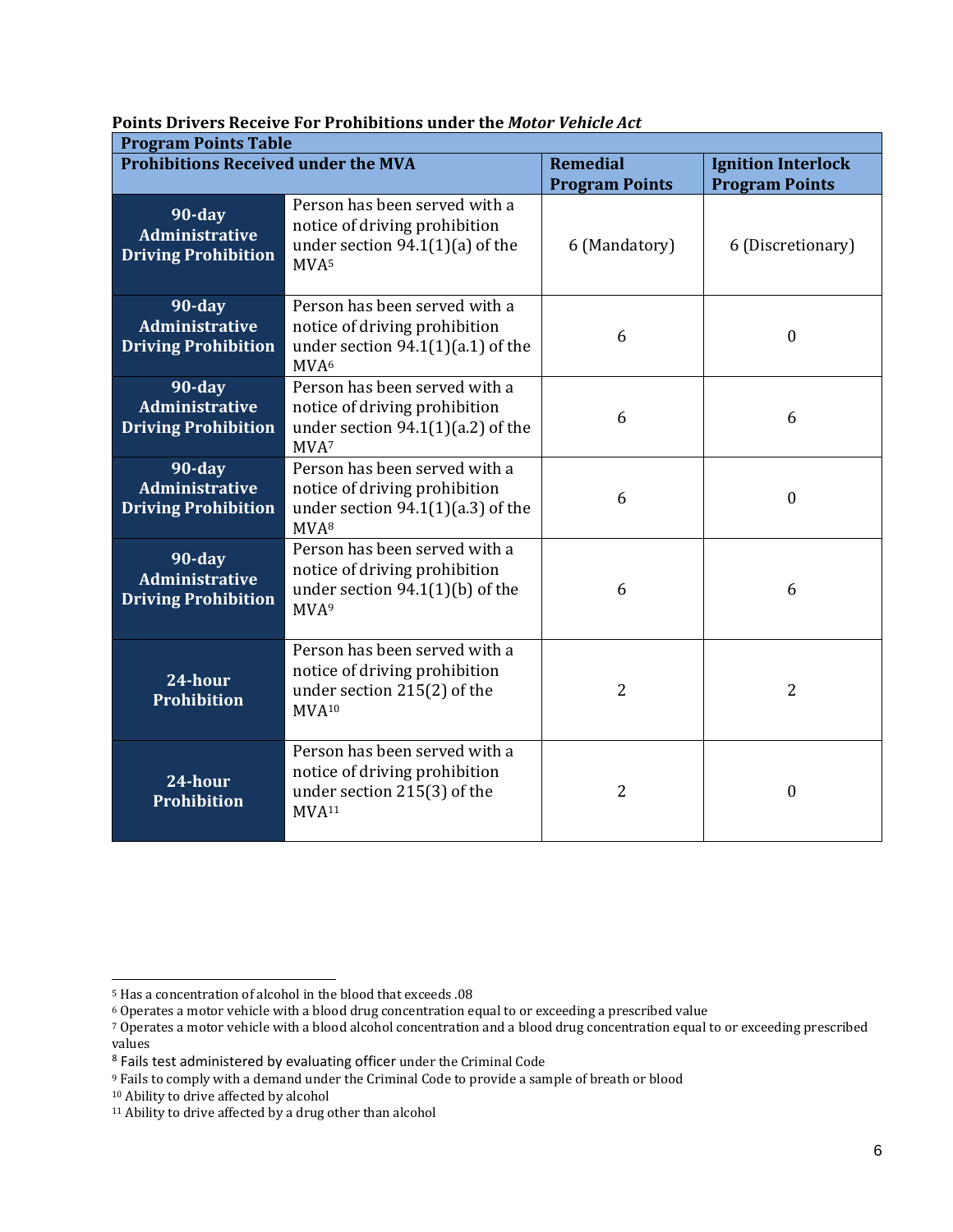| 3-, 7- or 30-day<br><b>Immediate</b><br><b>Roadside</b><br><b>Prohibition</b> | Person has been served with a<br>notice of driving prohibition<br>under section 215.41 (3.1) of the<br>MVA because the approved<br>screening device registered a<br>warn. <sup>12</sup> | 3 | 3 |
|-------------------------------------------------------------------------------|-----------------------------------------------------------------------------------------------------------------------------------------------------------------------------------------|---|---|
| 90-day Immediate<br><b>Roadside</b><br><b>Prohibition</b>                     | Person has been served with a<br>notice of driving prohibition<br>under section $215.41(3.1)$ of the<br>MVA because the approved<br>screening device registered a<br>fail <sup>13</sup> | 6 | 6 |
| 90-day Immediate<br><b>Roadside</b><br>Prohibition                            | Person has been served with a<br>notice of driving prohibition<br>under section $215.41(4)$ of the<br>MVA <sup>14</sup>                                                                 | 6 | 6 |

<sup>12</sup> Has a concentration of the alcohol in the blood that is not less than .05

<sup>13</sup> Has a concentration of alcohol in the blood that is not less than .08

 $14$  Fails to comply with a demand under the Criminal Code to provide a sample of breath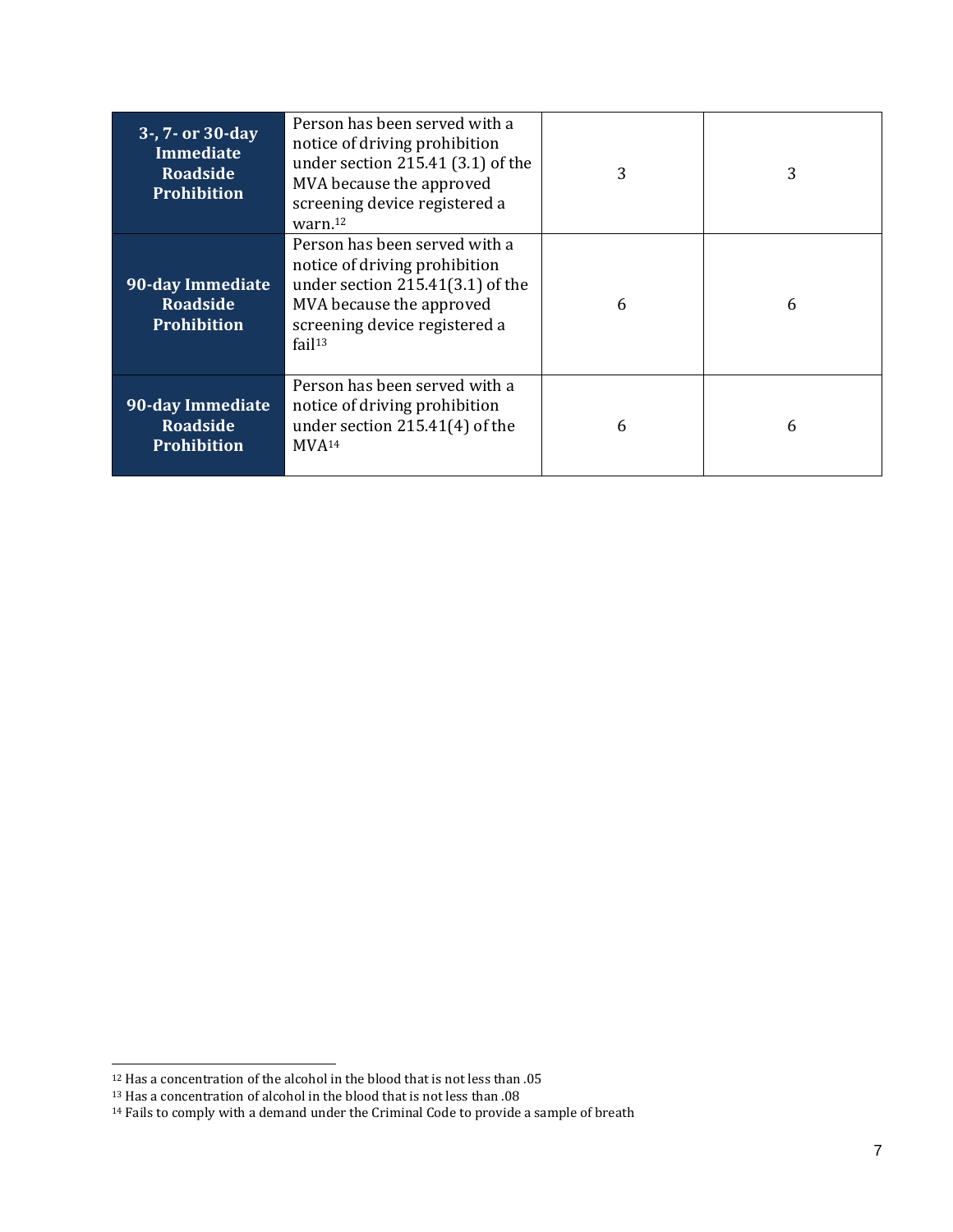**Program Points Drivers Receive For Convictions under the** *Criminal Code*

| <b>Program Points Table</b>               |                                                                                                                                                 |                       |                           |  |  |
|-------------------------------------------|-------------------------------------------------------------------------------------------------------------------------------------------------|-----------------------|---------------------------|--|--|
| <b>Convictions Received under the CCC</b> |                                                                                                                                                 | <b>Remedial</b>       | <b>Ignition Interlock</b> |  |  |
|                                           |                                                                                                                                                 | <b>Program Points</b> | <b>Program Points</b>     |  |  |
| <b>Criminal Code</b><br><b>Conviction</b> | Person has been convicted of an<br>offence under section 320.14<br>$(1)(a)$ of the Criminal Code in<br>respect of a motor vehicle <sup>15</sup> | 6                     | $\theta$                  |  |  |
| <b>Criminal Code</b><br><b>Conviction</b> | Person has been convicted of an<br>offence under section 320.14<br>(1)(b) of the Criminal Code in<br>respect of a motor vehicle <sup>16</sup>   | 6                     | 6                         |  |  |
| <b>Criminal Code</b><br><b>Conviction</b> | Person has been convicted of an<br>offence under section 320.14<br>$(1)(c)$ of the Criminal Code in<br>respect of a motor vehicle <sup>17</sup> | 6                     | $\boldsymbol{0}$          |  |  |
| <b>Criminal Code</b><br><b>Conviction</b> | Person has been convicted of an<br>offence under section 320.14 (4)<br>of the Criminal Code in respect<br>of a motor vehicle <sup>18</sup>      | 3                     | $\mathbf{0}$              |  |  |
| <b>Criminal Code</b><br><b>Conviction</b> | Person has been convicted of an<br>offence under section 320.14<br>(1)(d) of the Criminal Code in<br>respect of a motor vehicle <sup>19</sup>   | 6                     | 6                         |  |  |
| <b>Criminal Code</b><br><b>Conviction</b> | Person has been convicted of an<br>offence under section 320.15 (1)<br>of the Criminal Code in respect<br>of a motor vehicle <sup>20</sup>      | 6                     | 6                         |  |  |

<sup>&</sup>lt;sup>15</sup> Operates a motor vehicle while impaired by alcohol or a drug

<sup>16</sup> Operates a motor vehicle while having a concentration of alcohol in blood that exceeds .08

<sup>&</sup>lt;sup>17</sup> Operates a motor vehicle with a blood drug concentration equal to or exceeding a prescribed value

 $^{18}$  Operates a motor vehicle with a blood drug concentration in a prescribed range

<sup>&</sup>lt;sup>19</sup> Operates a motor vehicle with a blood alcohol concentration and a blood drug concentration equal to or exceeding prescribed values

<sup>20</sup> Fails or refuses, after operating a motor vehicle, to comply with a demand under section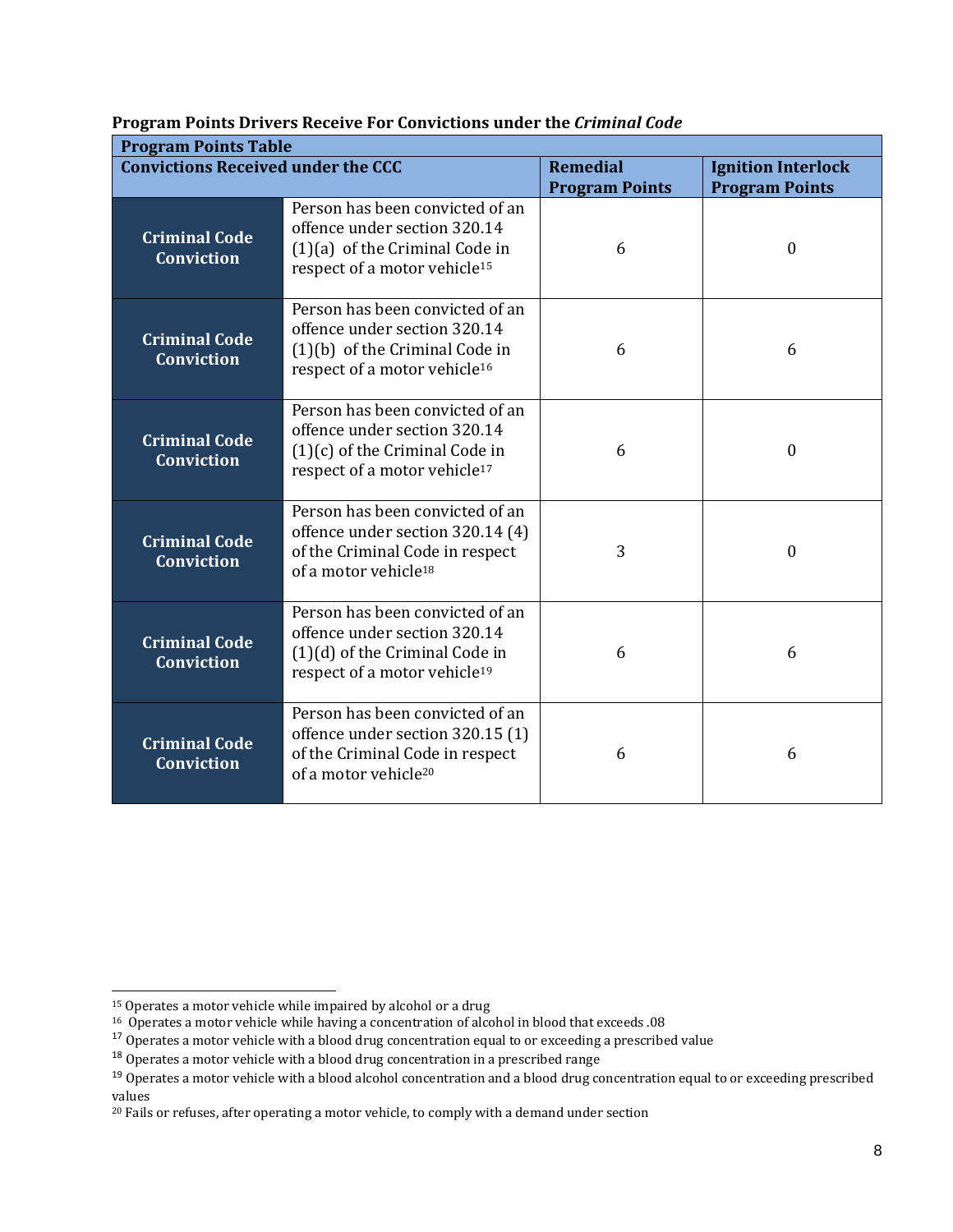|  |  | Program Points Drivers Receive For Convictions under the Criminal Code |  |  |
|--|--|------------------------------------------------------------------------|--|--|
|  |  |                                                                        |  |  |
|  |  |                                                                        |  |  |
|  |  |                                                                        |  |  |

| <b>Program Points Table</b>               |                                                                                                                                            |                                          |                                                    |  |  |
|-------------------------------------------|--------------------------------------------------------------------------------------------------------------------------------------------|------------------------------------------|----------------------------------------------------|--|--|
| <b>Convictions Received under the CCC</b> |                                                                                                                                            | <b>Remedial</b><br><b>Program Points</b> | <b>Ignition Interlock</b><br><b>Program Points</b> |  |  |
| <b>Criminal Code</b><br><b>Conviction</b> | Person has been convicted of an<br>offence under section 320.14<br>(2) of the Criminal Code in<br>respect of a motor vehicle <sup>21</sup> | 6                                        | $\theta$                                           |  |  |
| <b>Criminal Code</b><br><b>Conviction</b> | Person has been convicted of an<br>offence under section 255 (2.1)<br>of the Criminal Code in respect<br>of a motor vehicle <sup>22</sup>  | 6                                        | 6                                                  |  |  |
| <b>Criminal Code</b><br><b>Conviction</b> | Person has been convicted of an<br>offence under section 255 (2.2)<br>of the Criminal Code in respect<br>of a motor vehicle <sup>23</sup>  | 6                                        | 6                                                  |  |  |
| <b>Criminal Code</b><br><b>Conviction</b> | Person has been convicted of an<br>offence under section 320.14<br>(3) of the Criminal Code in<br>respect of a motor vehicle <sup>24</sup> | 6                                        | $\theta$                                           |  |  |
| <b>Criminal Code</b><br><b>Conviction</b> | Person has been convicted of an<br>offence under section 255 (3.1)<br>of the Criminal Code in respect<br>of a motor vehicle <sup>25</sup>  | 6                                        | 6                                                  |  |  |
| <b>Criminal Code</b><br><b>Conviction</b> | Person has been convicted of an<br>offence under section 255 (3.2)<br>of the Criminal Code in respect<br>of a motor vehicle <sup>26</sup>  | 6                                        | 6                                                  |  |  |

If a driver is subject to one or more prohibitions and/or convictions resulting from a single alcohol- or drug-related event, the Remedial program points and/or IIP points for only one prohibition and/or conviction are assigned to the driver. If the Remedial program points and/or IIP points for one

<sup>&</sup>lt;sup>21</sup> Operates a motor vehicle while impaired by alcohol or a drug and causes bodily harm

<sup>22</sup> Operates a motor vehicle while having a concentration of alcohol in blood that exceeds .08 and causes bodily harm

<sup>&</sup>lt;sup>23</sup> Fails or refuses, after operating a motor vehicle, to comply with a demand under section 254 and causes an accident resulting in bodily harm

<sup>24</sup> Operates a motor vehicle while impaired by alcohol or a drug and causes death

<sup>25</sup> Operates a motor vehicle while having a concentra tion of alcohol in blood that exceeds .08 and causes an accident resulting in death

<sup>&</sup>lt;sup>26</sup> Fails or refuses, after operating a motor vehicle, to comply with a demand under section 254 and causes an accident resulting in death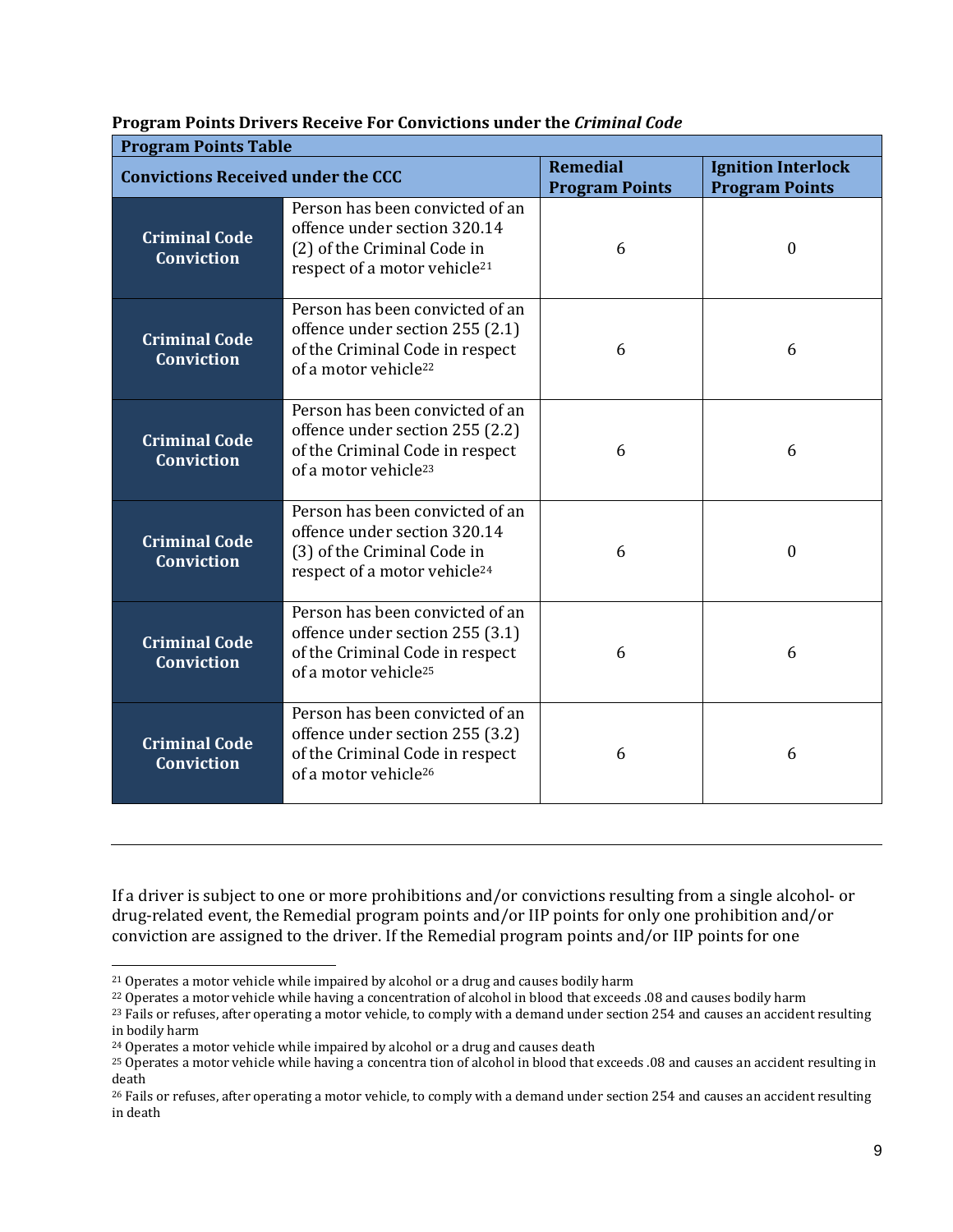prohibition and/or conviction are higher than the other(s), the higher number of points is assigned to the driver.

| <b>Program Points Table</b>               |                                                                                                                                                |                       |                           |  |  |
|-------------------------------------------|------------------------------------------------------------------------------------------------------------------------------------------------|-----------------------|---------------------------|--|--|
| <b>Convictions Received under the CCC</b> |                                                                                                                                                | <b>Remedial</b>       | <b>Ignition Interlock</b> |  |  |
|                                           |                                                                                                                                                | <b>Program Points</b> | <b>Program Points</b>     |  |  |
| <b>Criminal Code</b><br><b>Conviction</b> | Person has been convicted of an<br>offence under section 320.14 (1)<br>(a) of the Criminal Code in<br>respect of a motor vehicle <sup>27</sup> | 6                     | $\theta$                  |  |  |
| <b>Criminal Code</b><br>Conviction        | Person has been convicted of an<br>offence under section 320.14 (1)<br>(b) of the Criminal Code in<br>respect of a motor vehicle <sup>28</sup> | 6                     | 6                         |  |  |
| <b>Criminal Code</b><br><b>Conviction</b> | Person has been convicted of an<br>offence under section 320.14 (1)<br>(c) of the Criminal Code in<br>respect of a motor vehicle <sup>29</sup> | 6                     | $\boldsymbol{0}$          |  |  |
| <b>Criminal Code</b><br><b>Conviction</b> | Person has been convicted of an<br>offence under section 320.14 (1)<br>(d) of the Criminal Code in<br>respect of a motor vehicle <sup>30</sup> | 6                     | 6                         |  |  |
| <b>Criminal Code</b><br><b>Conviction</b> | Person has been convicted of an<br>offence under section 320.14 (2)<br>of the Criminal Code in respect<br>of a motor vehicle <sup>31</sup>     | 6                     | 6                         |  |  |
| <b>Criminal Code</b><br><b>Conviction</b> | Person has been convicted of an<br>offence under section 320.14 (3)<br>of the Criminal Code in respect<br>of a motor vehicle <sup>32</sup>     | 6                     | 6                         |  |  |

#### **Program Points Drivers Receive For Convictions under the** *Criminal Code*

<sup>&</sup>lt;sup>27</sup> Operation of motor vehicle while impaired by alcohol or a drug

<sup>&</sup>lt;sup>28</sup> Operation of motor vehicle and having blood alcohol concentration equal to or exceeding 80 milligrams of alcohol in blood

<sup>&</sup>lt;sup>29</sup> Operation of motor vehicle and having blood drug concentration equal to or exceeding prescribed value

<sup>&</sup>lt;sup>30</sup> Operation of motor vehicle and having blood alcohol concentration and blood drug concentration equal to or exceeding prescribed values

 $31$ Operation of motor vehicle while impaired by alcohol or a drug and causing bodily harm

 $32$ Operation of motor vehicle while impaired by alcohol or a drug and causing death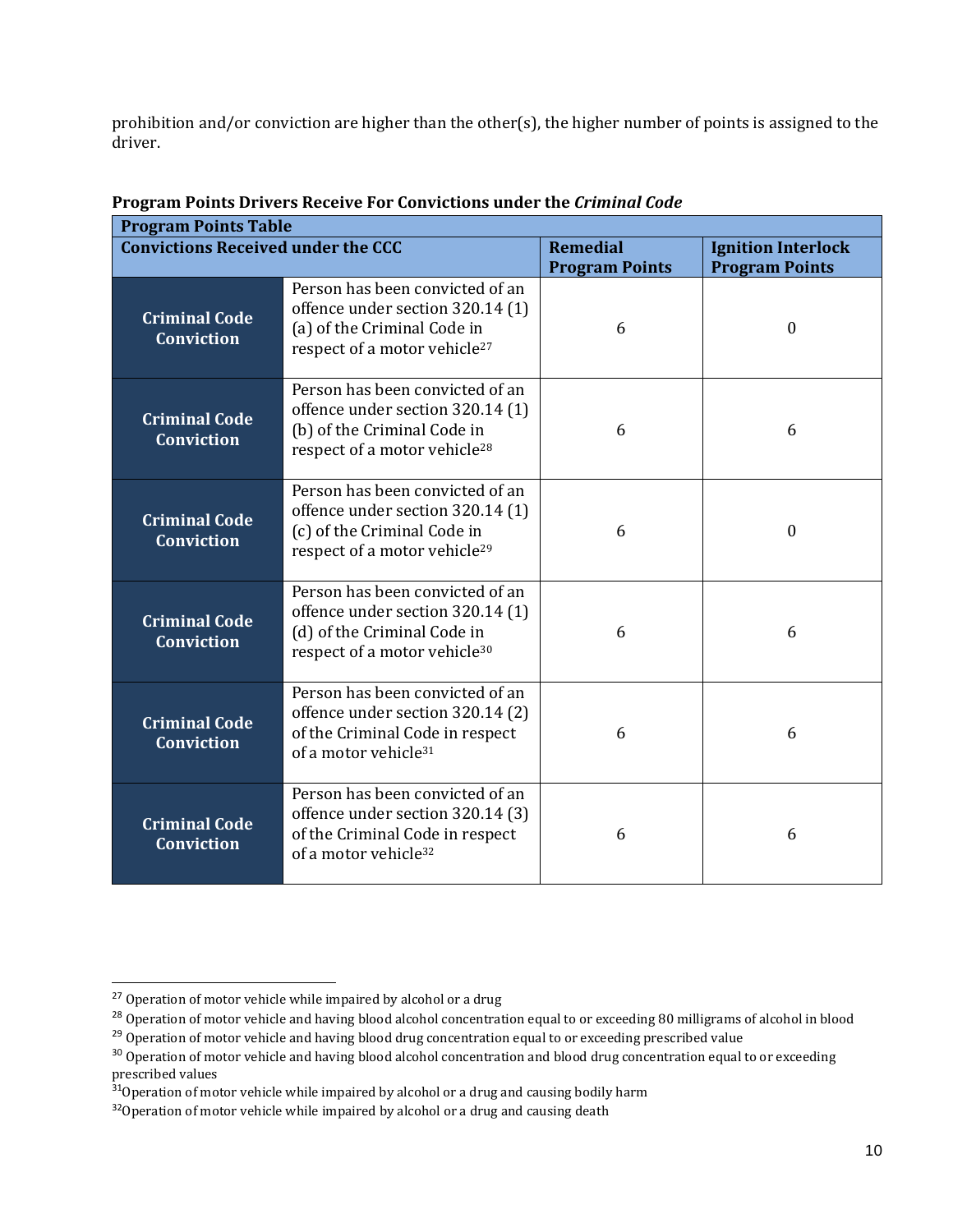**Program Points Drivers Receive For Convictions under the** *Criminal Code*

| <b>Program Points Table</b>                                                                                                                                                             |                                                                                                                                            |                                          |                                                    |  |  |
|-----------------------------------------------------------------------------------------------------------------------------------------------------------------------------------------|--------------------------------------------------------------------------------------------------------------------------------------------|------------------------------------------|----------------------------------------------------|--|--|
| <b>Convictions Received under the CCC</b>                                                                                                                                               |                                                                                                                                            | <b>Remedial</b><br><b>Program Points</b> | <b>Ignition Interlock</b><br><b>Program Points</b> |  |  |
| Person has been convicted of an<br>offence under section 320.14 (4)<br><b>Criminal Code</b><br>of the Criminal Code in respect<br><b>Conviction</b><br>of a motor vehicle <sup>33</sup> |                                                                                                                                            | 3                                        | 0                                                  |  |  |
| <b>Criminal Code</b><br><b>Conviction</b>                                                                                                                                               | Person has been convicted of an<br>offence under section 320.15 (1)<br>of the Criminal Code in respect<br>of a motor vehicle <sup>34</sup> | 6                                        | 6                                                  |  |  |
| <b>Criminal Code</b><br><b>Conviction</b>                                                                                                                                               | Person has been convicted of an<br>offence under section 320.15 (2)<br>of the Criminal Code in respect<br>of a motor vehicle <sup>35</sup> | 6                                        | 6                                                  |  |  |
| <b>Criminal Code</b><br><b>Conviction</b>                                                                                                                                               | Person has been convicted of an<br>offence under section 320.15 (3)<br>of the Criminal Code in respect<br>of a motor vehicle <sup>36</sup> | 6                                        | 6                                                  |  |  |

<sup>&</sup>lt;sup>33</sup> Operation of motor vehicle and having blood drug concentration in prescribed range

<sup>&</sup>lt;sup>34</sup> Failure or refusal to comply with demand

<sup>&</sup>lt;sup>35</sup> Causing accident resulting in bodily harm and failure or refusal to comply with demand

 $36$  Causing accident resulting in death and failure or refusal to comply with demand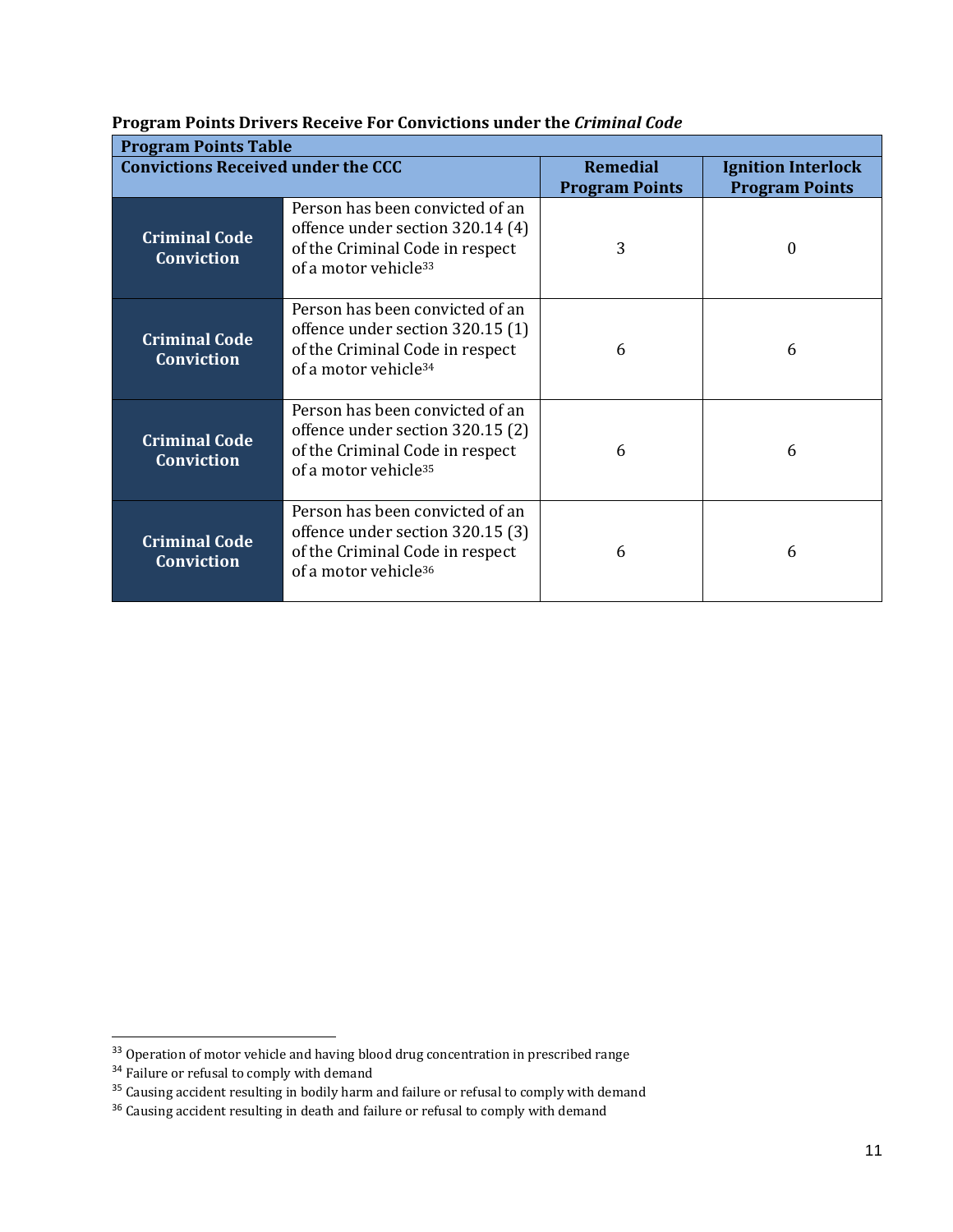## <span id="page-11-0"></span>**Section 4—Discretionary Requirements**

#### <span id="page-11-1"></span>**4.0 Discretionary Decisions of the Superintendent**

The Superintendent may exercise discretionary authority to require a driver to participate in the Programs under section 25.1 of the MVA. Under this section of the Act a driver may be subject to a discretionary requirement if the Superintendent considers the driver's record is unsatisfactory or where, with respect to the person's driving skills, fitness or ability to drive and operate a motor vehicle, it is in the public interest for the person to attend or participate in the Programs.

The Superintendent may require a driver who is not subject to mandatory requirements under section 25.2 (i.e. when a driver's Remedial program points total is from 0 to 5 or is greater than 16, or if their IIP points total is from 0 to 8 or greater than 16) to attend or participate and complete one or both of the Programs under the discretionary authority of section 25.1. The Superintendent may also exercise discretionary authority under section 25.1 to place further requirements on a driver who is required to participate and complete one or both of the Programs under section 25.1 or section 25.2. For example, the Superintendent may extend an IIP term or require participation in a new IIP term when there is evidence that a driver has committed an IIP violation, or the Superintendent may require a driver to repeat RDP sessions in circumstances where the driver does not complete the program as required.

When using discretionary authority the Superintendent will consider all relevant information including any of the following on the driving record:

- All alcohol- or drug-related MVA prohibitions within the last five years<sup>37</sup>;
- All alcohol- or drug-related driving CCC convictions within the last five years; and,
- Documentation from previous and/or current program requirements in the last five years.

In assessing the above, the Superintendent will consider whether the alcohol- or drug-related driving behaviour poses a public safety risk that may be addressed through the RDP or IIP.<sup>38</sup>

#### <span id="page-11-2"></span>**4.1 Extension of Ignition Interlock Term**

The Superintendent may extend an IIP term when there is evidence that a driver has committed an IIP violation. When drivers are notified of the decision to extend their IIP term, drivers are offered the opportunity to apply for reconsideration of that decision (see Section 6—Reconsiderations). Discretionary extentions of IIP terms imposed under section 25.1 of the MVA do not count towards the 36-month maximum term for mandatory IIP requirements under section 25.2 of the MVA.

#### <span id="page-11-3"></span>**4.2 New Ignition Interlock Term**

The Superintendent may also require a BC driver who is satisfying the requirements of another jurisdiction's ignition interlock program to participate in a new IIP term when there is evidence that a driver has committed an IIP violation. When a decision has been made to impose a new IIP term upon receipt of evidence that a driver has committed an IIP violation, drivers are offered the opportunity to apply for reconsideration of that decision (see Section 6—Reconsiderations). Discretionary new IIP

<sup>&</sup>lt;sup>37</sup> An Immediate Roadside Prohibition (IRP) served prior to <u>June 15, 2012</u> based on an approved screening device registering a "Fail" (i.e. 90-day IRP where device indicating that the concentration of alcohol in a person's blood is not less than 80 milligrams of alcohol in 100 millilitres of blood) will not be considered for the purposes of a discretionary referral.

<sup>&</sup>lt;sup>38</sup> If any prohibition or conviction on the driving record is drug related, as opposed to alcohol related, the Superintendent will consider whether the IIP will be beneficial.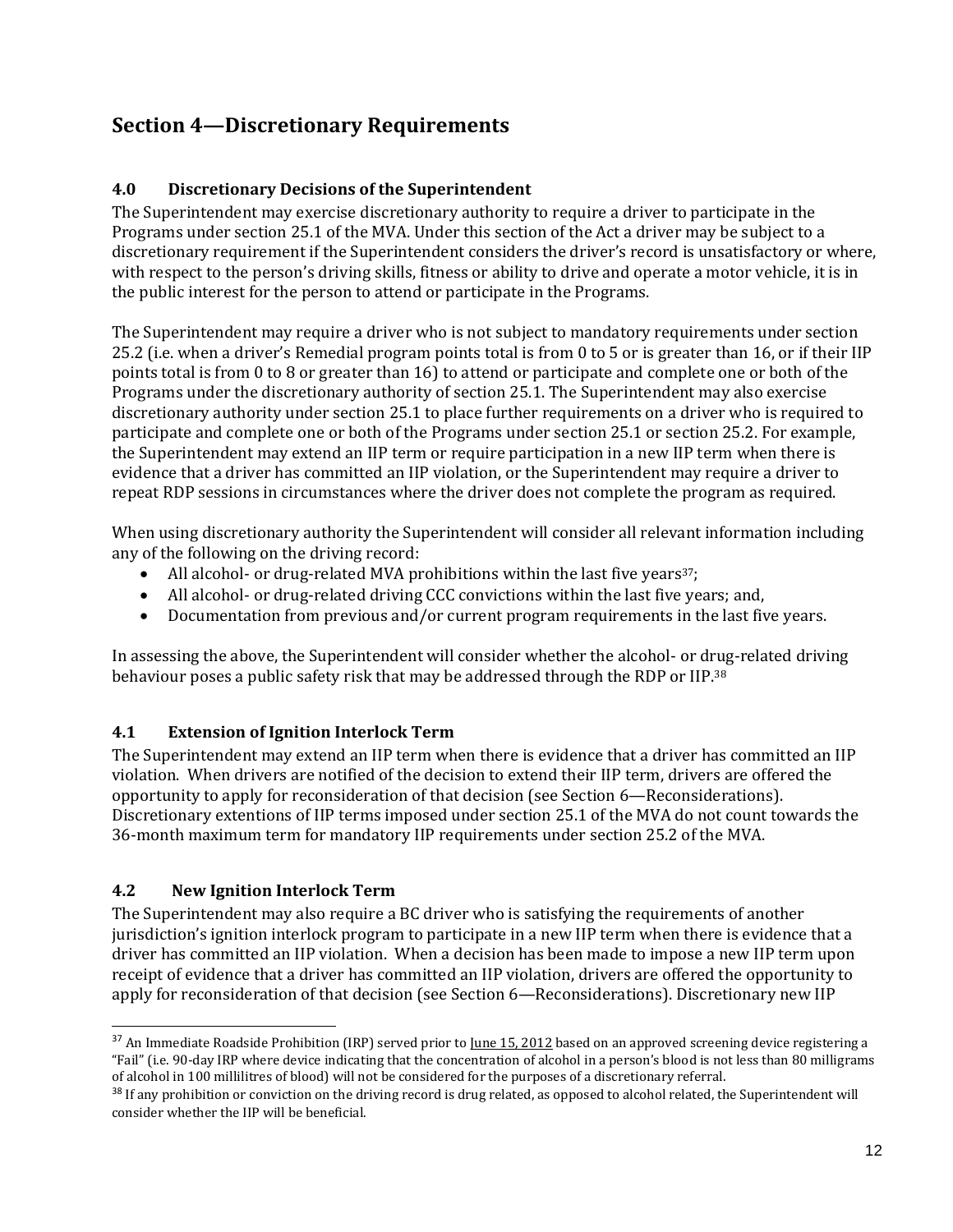terms imposed under section 25.1 of the MVA do not count towards the 36-month maximum term for mandatory IIP requirements under section 25.2 of the MVA.

#### <span id="page-12-0"></span>**4.3 Drivers with more than 16 program points**

A Remedial program point score or an IIP point score exceeding 16 points demonstrates a sustained and concerning pattern of driving while affected by drugs or alcohol. As a guideline, the Superintendent will consider referring drivers to an indefinite IIP term on the basis of the driver's driving record and the public safety risk associated with the driver's pattern of driving while affected by drugs or alcohol. An indefinite IIP term will continue for a minimum of 24 months. The Superintendent will review all relevant evidence after 24 months and determine if the indefinite IIP requirements should be continued.

#### <span id="page-12-1"></span>**4.4 Additional Program Requirements Following RDP**

Where the RDP has not been completed as required, the Superintendent may require drivers to repeat sessions. A discretionary requirement to repeat RDP sessions under section 25.1 does not count towards the limit in the Regulations that no person is required to complete the RDP more than twice in any 5-year period under section 25.2.

## <span id="page-12-2"></span>**Section 5—Requirement Letter**

If the Superintendent determines that a driver is required to participate in one or both of the Programs under section 25.1 of the MVA, or that a driving record meets the criteria for mandatory requirements under section 25.2 and the Regulations for participation in one or both of the Programs, a letter is sent to the driver.

The letter will include reference to the review of the driver's driving record and lists the driving events which form the basis for the determination under either section 25.1 or section 25.2.

Depending on which of the Programs the driver is required to participate in, and the section of the MVA under which the requirement to participate is made, the letter will explain one or more of the following:

- The steps required for the driver to participate in and complete the Programs
- The driver may apply for an extension of time to complete the RDP
- The driver may have their IIP term extended due to program violations
- The driver has the option to seek medical exemption from the IIP
- The driver has the option to apply for a reconsideration (if referred by the Superintendent under section 25.1)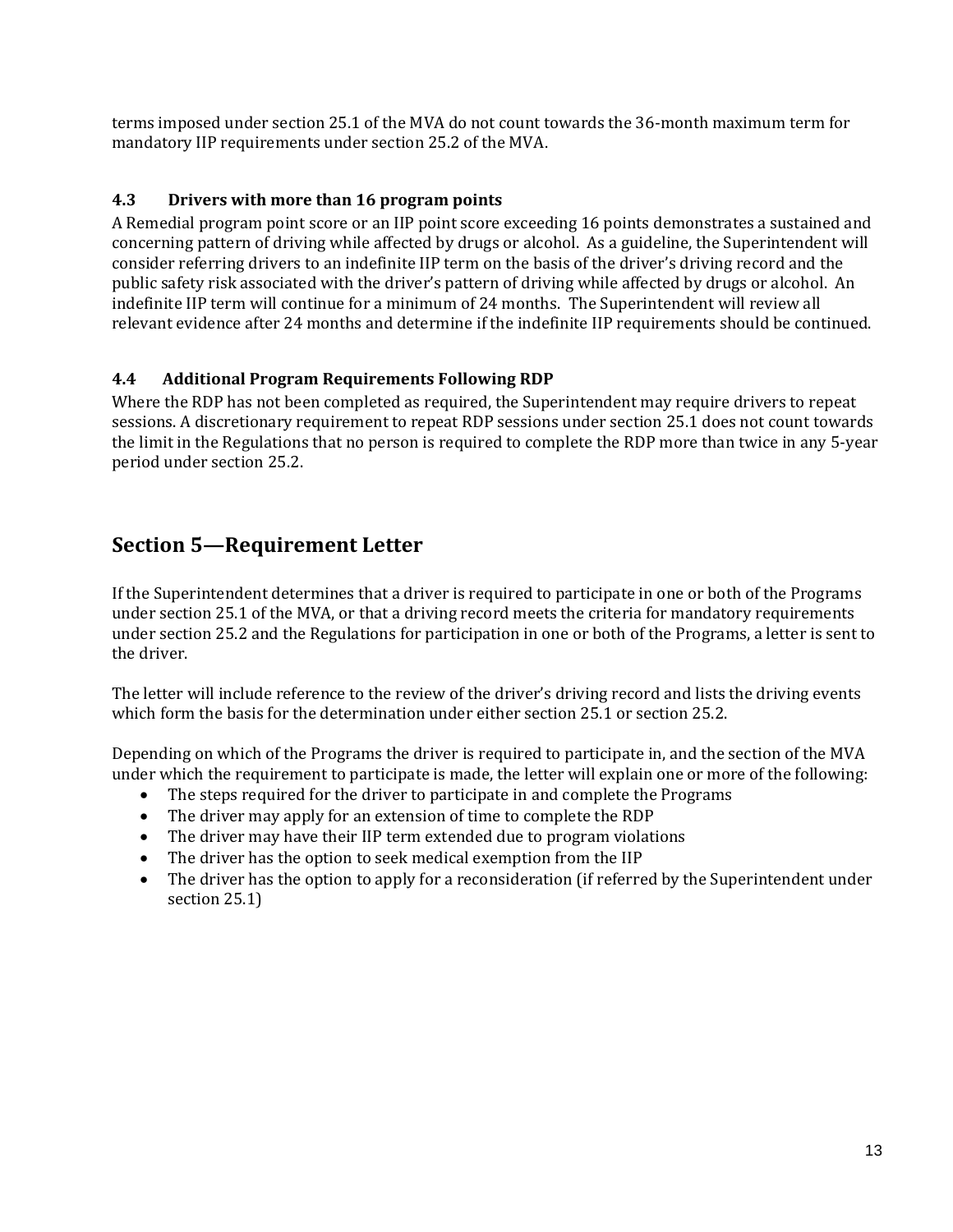## <span id="page-13-0"></span>**Section 6—Reconsideration**

#### <span id="page-13-1"></span>**6.0 Reconsideration of Superintendent's decision under section 25.1**

Drivers may apply to the Superintendent for a reconsideration of a discretionary decision to require them to attend or participate in and complete the Programs under section 25.1 of the MVA. Drivers who apply for reconsideration within 30 days of the date of their requirement letter will receive a stay of their requirements to complete the Programs until a decision is made on the reconsideration. Based on the evidence before the Superintendent, a decision will be made to uphold, vary or cancel a requirement to complete the Programs under s. 25.1.

Drivers with 16 or fewer Remedial program or IIP points who apply for reconsideration of the Superintendent's decision under section 25.1 must demonstrate that a requirement to attend or participate in and complete a program is unreasonable, or that they would incur significant hardship. Considerations that may be relevant to the Superintendent's decision to terminate or vary a requirement include economic impact such as loss of job or financial impacts to family, impact on community, infeasibility to install the interlock device, access issues to the Programs, personal safety, or medical restrictions.

Drivers with RDP or IIP points in excess of 16 who apply for reconsideration of the Superintendent's decision under section 25.1 are subject to a higher threshold when applying for reconsideration due to a sustained and concerning pattern of driving while affected by drugs or alcohol. A driver with points in excess of 16 must demonstrate it is impossible for them to comply with a requirement to complete the Programs due to reasons beyond their control, such as incarceration or illness.

The Superintendent will consider all relevant information that is before the Superintendent on the reconsideration. In making a decision, the Superintendent will consider relevance, accuracy and reliability of the evidence that has been submitted and may vary the driver's requirement to attend or participate in and complete the Programs where it is reasonable to do so.

If a reconsideration is unsuccessful, an applicant may apply for a subsequent reconsideration where there has been a *material* change in circumstances.

#### <span id="page-13-2"></span>**6.1 No reconsideration of mandatory requirements under section 25.2**

Drivers cannot seek reconsideration when subject to mandatory requirements under section 25.2 of the MVA and the Regulations to participate in the RDP or IIP. However, under the Regulations, two exceptions apply as follows:

#### <span id="page-13-3"></span>**6.1.1 Exception—Extension of time to complete the RDP**

A driver may apply for an extension of time to complete the program. Under the Regulations the Superintendent must extend the time for a person to complete the Remedial program under section 25.2 of the Act if the Superintendent is satisfied that the person is unable to complete the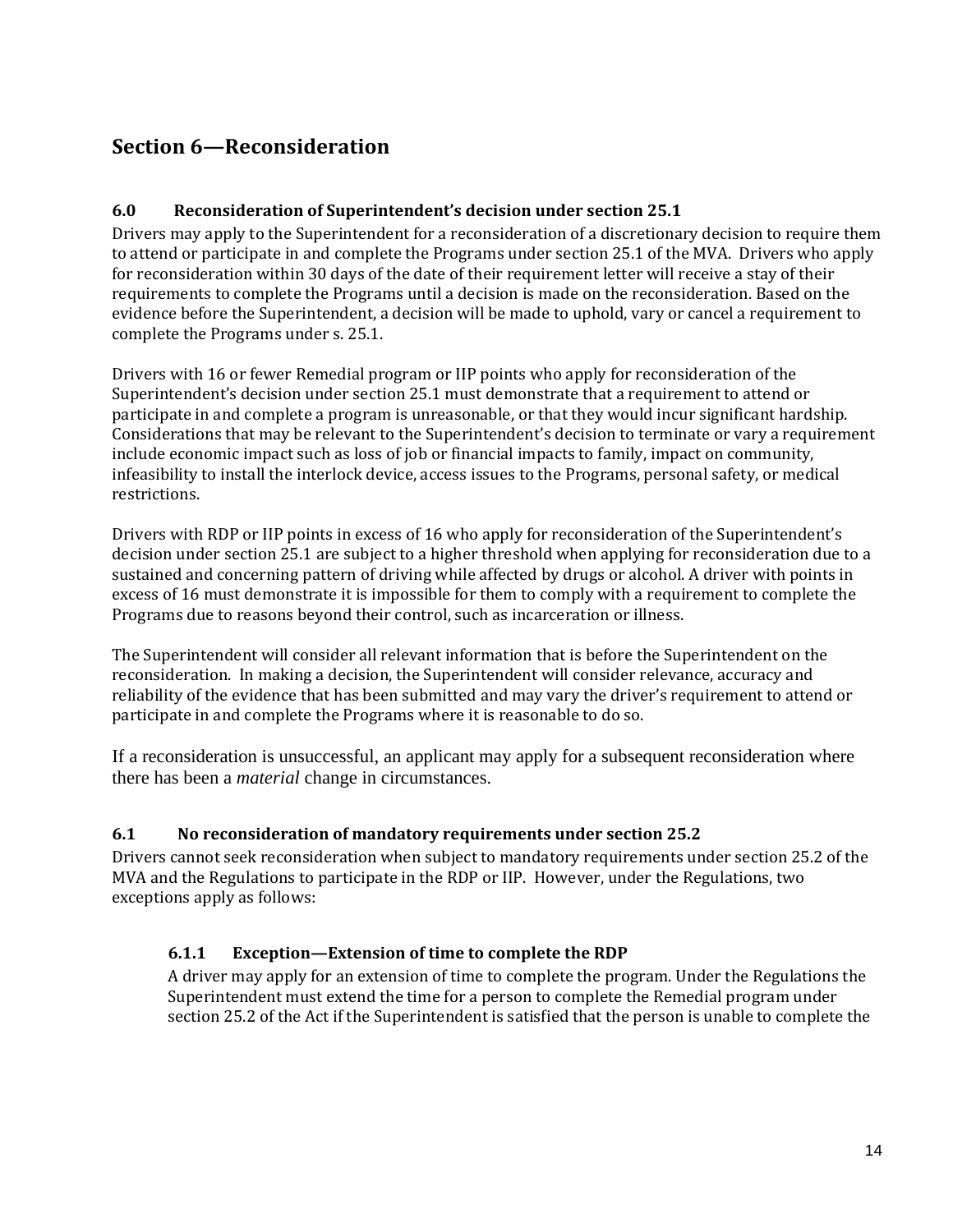program within one year for reasons beyond the person's control, such as illness, jury duty or incarceration. 39

#### <span id="page-14-0"></span>**6.1.2 Exception—Medical exemption for IIP**

An exemption from required participation in the IIP under section 25.2 is available to drivers with a chronic medical condition that affects drivers' respiratory functions. <sup>40</sup> Drivers who cannot produce the volume of breath required to operate the device and wish to seek an exemption form the IIP must submit a Request for Medical Exemption form established by the Superintendent. Drivers seeking medical exemption of a mandatory IIP requirement must provide a signed statement from a medical practitioner outlining their chronic medical condition and how it prevents them from producing the volume of breath needed to operate an ignition interlock device. Drivers will be advised in writing as to the status of their IIP requirement once the Superintendent has reviewed the submitted form.

#### <span id="page-14-1"></span>**6.2 Reconsiderations—Summary Table**

The table below provides an outline when a driver may:

- 1. Seek reconsideration of a decision made under section 25.1 of the MVA;
- 2. Apply for an extension of time to complete the RDP; or
- 3. Apply for a medical exemption of a requirement to participate in the IIP.

| <b>Program</b><br>Requirement | <b>Reconsideration</b><br>available for RDP<br>and/or IIP<br>requirement | <b>Application for</b><br><b>Extension of time to</b><br>complete RDP | <b>Application for</b><br><b>Medical</b><br><b>Exemption of an</b><br><b>IIP Term</b> |
|-------------------------------|--------------------------------------------------------------------------|-----------------------------------------------------------------------|---------------------------------------------------------------------------------------|
| Section 25.1 - RDP            | <b>Yes</b>                                                               | <b>Yes</b>                                                            | N/A                                                                                   |
| Section 25.1 - IIP            | <b>Yes</b>                                                               | N/A                                                                   | <b>Yes</b>                                                                            |
| Section 25.2 - RDP            | N <sub>0</sub>                                                           | <b>Yes</b>                                                            | N/A                                                                                   |
| Section 25.2 - IIP            | N <sub>0</sub>                                                           | N/A                                                                   | <b>Yes</b>                                                                            |

## <span id="page-14-2"></span>**Section 7—Program Completion**

When a driver completes the Programs, the Superintendent will assess the driver's participation in the Programs and determine whether the Programs have been completed in accordance with the regulations (section 25.2) or to the Superintendent's satisfaction (section 25.1). If the Superintendent determines that the Programs have not been completed as required, the Superintendent may impose further requirements on a driver under section 25.1, which may include a requirement to attend additional RDP sessions, having their IIP term extended or a new IIP term imposed. This may occur, for example, where

<sup>&</sup>lt;sup>39</sup> A driver who is subject to a requirement to participate in the RDP under section 25.1 may also apply for an extension of time to complete the program.

 $40$  A driver who is subject to a requirement to participate in the IIP under section 25.1 may also apply for a medical exemption.